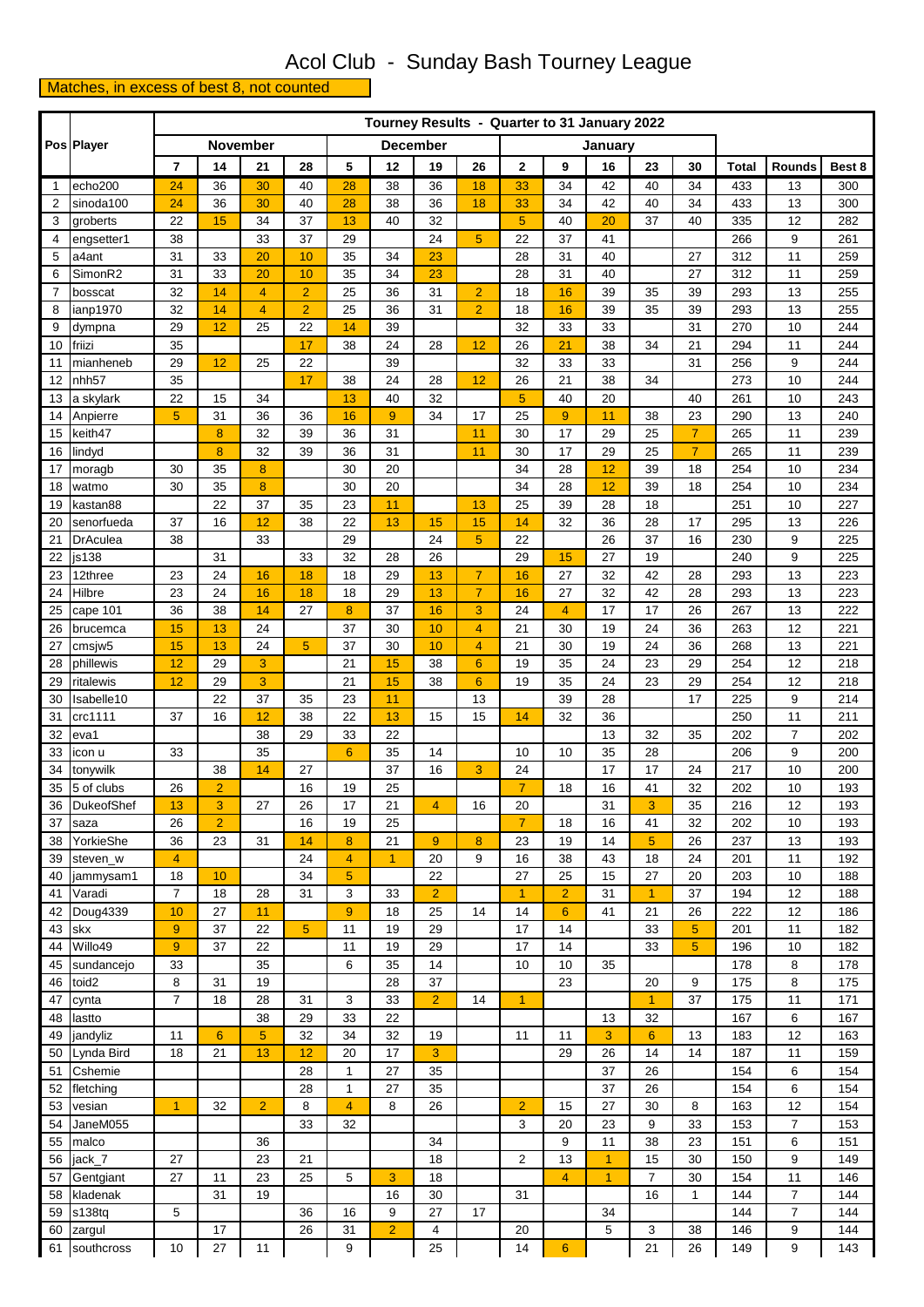| 62  | billw             | 16             | $\overline{7}$ | 17             | 23             |                | 26             | $6\phantom{1}6$ |                |                | $\overline{7}$ | $\overline{2}$ | 36             | 10             | 150 | 10                      | 142 |
|-----|-------------------|----------------|----------------|----------------|----------------|----------------|----------------|-----------------|----------------|----------------|----------------|----------------|----------------|----------------|-----|-------------------------|-----|
| 63  | welshi            | 16             | $\overline{7}$ | 17             | 23             |                | 26             | $6\phantom{1}6$ |                |                | $\overline{7}$ | $\overline{2}$ | 36             | 10             | 150 | 10                      | 142 |
| 64  | ace37             | 17             | 34             | 21             | 15             | $\overline{2}$ | $\overline{2}$ | 12              |                | $\overline{4}$ | 22             | 5              | 5              | 14             | 153 | 12                      | 140 |
|     |                   |                | 26             | 26             | 20             |                |                | 5               |                |                | 24             | 10             | 29             |                | 140 | $\overline{7}$          |     |
| 65  | <b>JaneVicker</b> |                |                |                |                |                |                |                 |                |                |                |                |                |                |     |                         | 140 |
| 66  | Zillahj           |                | 26             | 26             | 20             |                |                | 5               |                |                | 24             | 10             | 29             |                | 140 | $\overline{7}$          | 140 |
| 67  | mach202           | 11             | $6\phantom{1}$ | 5              | 32             | 34             |                | 19              |                | 11             | 11             | 3              | 6              | 13             | 151 | 11                      | 137 |
| 68  | <b>NJBard</b>     |                | 23             | 31             | 14             |                |                |                 | 8              | 23             | 19             | 14             |                |                | 132 | $\overline{7}$          | 132 |
| 69  | ria mm            |                | 19             |                | 24             |                | 18             |                 |                |                |                | 43             |                | 21             | 125 | 5                       | 125 |
| 70  | <b>JSPme</b>      | 25             | 9              | 10             | 13             | 12             | $\overline{1}$ | 33              | 10             | $6\phantom{1}$ | $\overline{5}$ | 9              | 8              | $\bf 8$        | 149 | 13                      | 121 |
| 71  | hopespring        |                | 25             | 27             | 4              |                |                |                 |                |                |                | 44             | 19             |                | 119 | 5                       | 119 |
| 72  | ssukaye           | 8              |                | 19             |                |                |                | 37              |                |                | 23             |                | 20             | 9              | 116 | 6                       | 116 |
| 73  | Carole66          | 3              | 20             | 29             | $\overline{7}$ | 27             | 10             | 7               |                | 9              | 3              | 6              | $\overline{4}$ | $\overline{2}$ | 127 | 12                      | 115 |
|     |                   |                | 21             | 13             | 12             | 20             | 17             | 3               |                |                |                |                |                |                | 115 | $\overline{7}$          |     |
| 74  | papertig          |                |                |                |                |                |                |                 |                |                | 29             |                |                |                |     |                         | 115 |
| 75  | <b>CYBIT</b>      |                |                | 19             |                |                | 16             | 30              |                | 31             |                |                | 16             | $\mathbf{1}$   | 113 | 6                       | 113 |
| 76  | Grister           |                |                |                |                | 31             | 6              | 12              |                |                | 26             | 8              | 30             |                | 113 | 6                       | 113 |
| 77  | alfie2011d        | 34             |                | 6              | 19             |                | $\overline{4}$ |                 |                |                |                | 23             |                | 22             | 108 | 6                       | 108 |
| 78  | suemcgarry        | 3              | 20             | 29             | $\overline{7}$ | 27             | 10             |                 |                |                | 3              | 6              | $\overline{4}$ | $\overline{2}$ | 111 | 10                      | 106 |
| 79  | d3rek16354        |                |                |                |                |                |                |                 |                |                | 38             | 25             | 31             | 11             | 105 | $\overline{\mathbf{4}}$ | 105 |
| 80  | Galoise12         |                |                |                |                |                |                |                 |                | 27             | 25             | 15             | 14             | 20             | 101 | 5                       | 101 |
| 81  | lenkic2           | $\overline{c}$ | $\sqrt{5}$     | 9              | 21             | 10             | $\overline{7}$ |                 | $\overline{1}$ | 12             | 9              | 22             | 11             | $\overline{7}$ | 116 | 12                      | 101 |
| 82  | jacko120          | 19             | 10             | 2              | 13             | 12             |                |                 |                |                | 12             |                | 27             | 4              | 99  | 8                       | 99  |
|     |                   | 17             |                | 10             |                |                |                |                 |                |                | 5              | 9              | 8              | 15             | 97  | $\overline{7}$          |     |
| 83  | ZsugasVili        |                |                |                |                |                |                | 33              |                |                |                |                |                |                |     |                         | 97  |
| 84  | Valash            | 6              | 1              |                | 3              | 26             | 14             | $\overline{1}$  |                | 8              | 22             | $\overline{4}$ | 13             | 3              | 101 | 11                      | 96  |
| 85  | meg43             | $\overline{2}$ | $\overline{5}$ | 9              |                | 10             | $\overline{7}$ |                 | $\overline{1}$ | 12             | 9              | 22             | 11             | $\overline{7}$ | 95  | 11                      | 87  |
| 86  | de cyp            | 34             |                |                | 30             | 15             |                |                 |                |                |                |                |                |                | 79  | 3                       | 79  |
| 87  | Bialk2            | 6              | $\overline{1}$ | $\overline{1}$ | 3              | 26             | 14             | $\overline{1}$  |                | 8              |                | $\overline{4}$ | 13             | 3              | 80  | 11                      | 77  |
| 88  | johnxxxx          | 25             | 32             |                |                |                |                |                 |                | 16             |                |                |                |                | 73  | 3                       | 73  |
| 89  | appollyon         | 13             | 34             | 21             |                | $\overline{2}$ |                |                 |                |                |                |                |                |                | 70  | $\overline{\mathbf{4}}$ | 70  |
| 90  | megmog            |                | 17             |                | 8              |                | 8              | $\overline{7}$  |                |                |                | 30             |                |                | 70  | 5                       | 70  |
| 91  | dellla88          |                |                |                |                |                |                | 27              | 9              |                |                |                |                | 33             | 69  | 3                       | 69  |
|     |                   |                |                |                |                |                |                |                 |                |                |                |                |                | 11             | 67  | 3                       | 67  |
| 92  | terregles         |                |                |                |                |                |                |                 |                |                |                | 25             | 31             |                |     |                         |     |
| 93  | romrol            |                | 11             |                | 25             |                | 3              |                 |                |                |                | 18             | $\overline{7}$ |                | 64  | 5                       | 64  |
| 94  | f10na             | 21             |                | 8              | 6              |                | 5              |                 |                |                | 1              | $\overline{7}$ | $\overline{2}$ | 12             | 62  | 8                       | 62  |
| 95  | sand10            | 21             |                | 8              |                |                | 5              |                 |                |                | $\mathbf{1}$   | $\overline{7}$ | $\overline{2}$ | 12             | 56  | $\overline{7}$          | 56  |
| 96  | bristle1          | 14             | 4              |                |                |                |                |                 |                |                | 36             |                |                |                | 54  | 3                       | 54  |
| 97  | <b>Red Peg</b>    | 14             | 4              |                |                |                |                |                 |                |                | 36             |                |                |                | 54  | 3                       | 54  |
| 98  | 12roger           |                |                |                | 34             |                |                |                 |                |                |                |                |                | 19             | 53  | $\boldsymbol{2}$        | 53  |
| 99  | marwin            |                |                |                |                |                | 23             |                 |                | 29             |                |                |                |                | 52  | $\boldsymbol{2}$        | 52  |
| 100 | amms              | 28             |                | 15             |                |                |                | 8               |                |                |                |                |                |                | 51  | 3                       | 51  |
|     |                   |                |                |                |                |                |                |                 |                |                |                |                |                |                |     |                         |     |
|     | 101 kaligraph     | 28             |                | 15             |                |                |                | 8               |                |                |                |                |                |                | 51  | 3                       | 51  |
|     | 102 YuliaB        |                |                | 6              | 19             |                | $\overline{4}$ |                 |                |                |                |                |                | 22             | 51  | $\overline{4}$          | 51  |
|     | 103 holwellsue    | 20             |                |                | 6              | $\overline{7}$ |                | 17              |                |                |                |                |                |                | 50  | $\overline{4}$          | 50  |
|     | 104 almajoan      | $\overline{4}$ | 3              |                |                |                |                |                 |                |                |                | 18             | 22             |                | 47  | 4                       | 47  |
|     | 105 SueMcGough    |                |                |                | 30             | 15             |                |                 |                |                |                |                |                |                | 45  | $\overline{2}$          | 45  |
|     | 106 bonniken      | $\mathbf{1}$   |                |                |                |                | 6              | 21              |                |                | 12             |                |                | 4              | 44  | 5                       | 44  |
| 107 | T_Ferguson        |                |                |                |                |                |                |                 |                |                |                | 44             |                |                | 44  | $\mathbf{1}$            | 44  |
|     | 108 bgwin67       |                |                |                |                |                |                |                 |                | 6              | 37             |                |                |                | 43  | $\overline{2}$          | 43  |
|     | 109 usula         |                |                |                |                |                |                | 22              |                |                |                |                |                | 19             | 41  | $\overline{2}$          | 41  |
| 110 | varra05           |                |                |                |                |                | 12             |                 |                |                |                |                | 12             | 15             | 39  | 3                       | 39  |
|     |                   |                |                |                |                |                |                |                 |                |                |                |                |                |                |     |                         |     |
| 111 | alicewil          |                |                |                |                | 17             |                | 21              |                |                |                |                |                |                | 38  | $\overline{2}$          | 38  |
| 112 | <b>BUNGARU</b>    |                |                |                |                |                |                |                 |                |                |                |                |                | 38             | 38  | 1                       | 38  |
|     | 113 pmcavoy       |                | 25             |                | 4              |                |                | 9               |                |                |                |                |                |                | 38  | 3                       | 38  |
|     | 114 annjf         | 19             |                |                |                |                |                | 17              |                |                |                |                |                |                | 36  | $\overline{2}$          | 36  |
|     | 115 egg46         |                |                |                |                |                |                |                 |                |                |                | 34             |                |                | 34  | $\mathbf{1}$            | 34  |
|     | 116 emr1957       |                |                |                |                |                |                |                 |                |                | 26             | 8              |                |                | 34  | $\boldsymbol{2}$        | 34  |
|     | 117 BobbyJ4       |                |                |                |                |                |                |                 |                | 3              | 20             |                | 9              |                | 32  | 3                       | 32  |
|     | 118 pep726        |                |                |                |                |                | 32             |                 |                |                |                |                |                |                | 32  | $\mathbf{1}$            | 32  |
|     | 119 3jim          |                |                |                |                |                |                |                 |                |                |                | 30             |                |                | 30  | $\mathbf{1}$            | 30  |
| 120 | fivewalker        |                |                |                |                |                |                |                 |                |                |                | 21             |                |                | 30  |                         | 30  |
|     |                   |                |                |                | 9              |                |                |                 |                |                |                |                |                |                |     | $\boldsymbol{2}$        |     |
| 121 | Ashanti3          |                |                |                |                |                |                |                 |                |                | 13             |                | 15             |                | 28  | $\overline{2}$          | 28  |
| 122 | novatum           |                | 28             |                |                |                |                |                 |                |                |                |                |                |                | 28  | $\mathbf{1}$            | 28  |
|     | 123 Stephan74     |                | 28             |                |                |                |                |                 |                |                |                |                |                |                | 28  | $\mathbf{1}$            | 28  |
|     | 124 david130      | 20             |                |                |                | $\overline{7}$ |                |                 |                |                |                |                |                |                | 27  | $\overline{2}$          | 27  |
|     | 125 sandra749     |                |                |                |                | 14             | 12             |                 |                |                |                |                |                |                | 26  | $\boldsymbol{2}$        | 26  |
| 126 | Dart Vader        |                |                |                |                | 24             |                |                 |                |                |                |                |                |                | 24  | $\mathbf{1}$            | 24  |
| 127 | dori_bg           |                |                |                |                | 24             |                |                 |                |                |                |                |                |                | 24  | $\mathbf{1}$            | 24  |
|     | 128 margmlu       |                |                |                |                |                | 23             |                 |                |                |                |                |                |                | 23  | $\mathbf{1}$            | 23  |
|     |                   |                |                |                |                |                |                |                 |                |                |                |                |                |                |     |                         |     |
|     | 129 athorn        |                |                |                |                |                |                |                 |                |                |                |                | 22             |                | 22  | $\mathbf{1}$            | 22  |